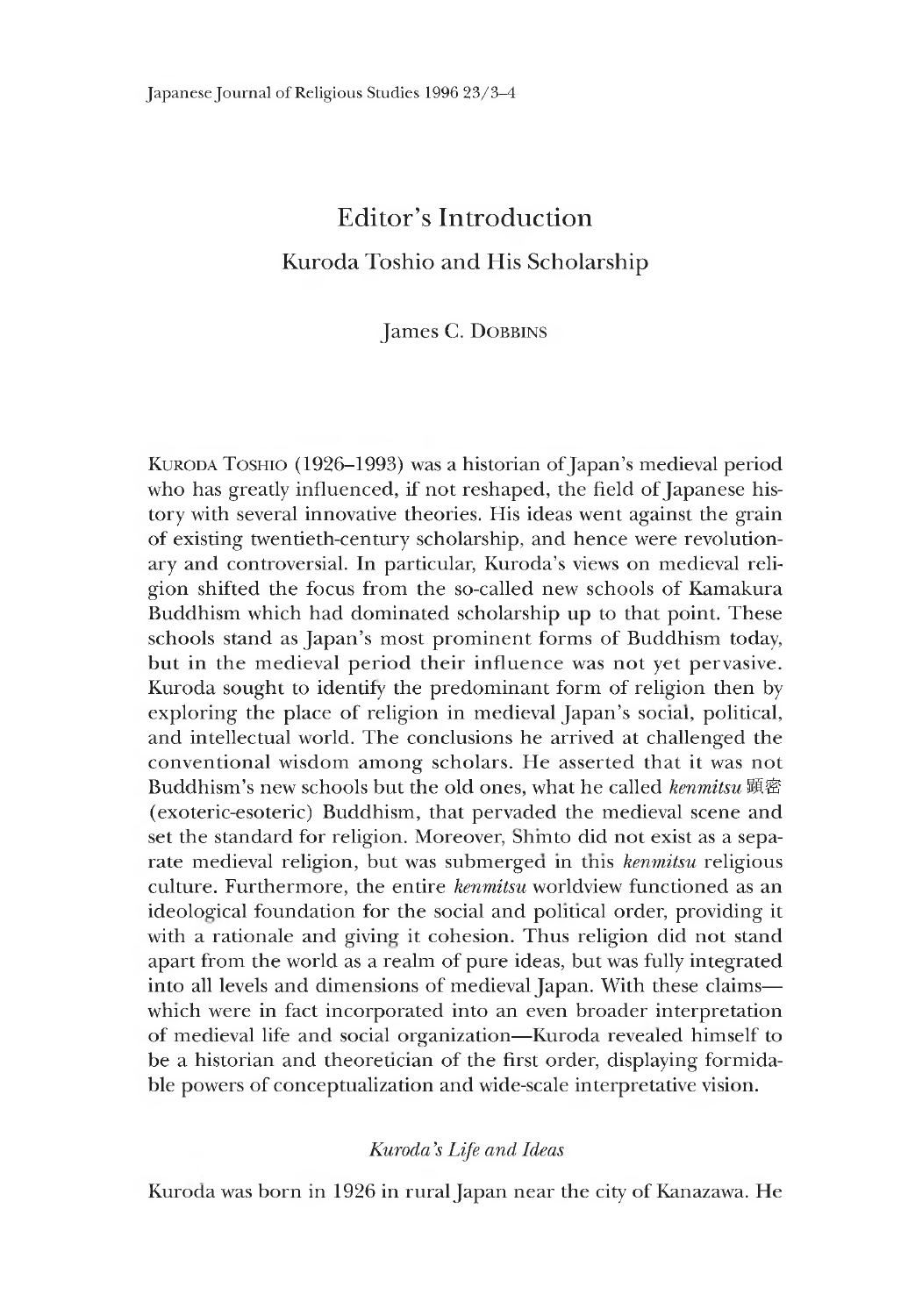grew up, according to his own account, amid the rice fields of the countryside. His family was devoutly Buddhist, belonging to the Jodo Shinshū, or Shin school of Pure Land Buddhism, one of the new schools of Kamakura Buddhism. His early upbringing no doubt helped stimulate his life-long interest in Japan's religious history. The other formative element in Kuroda's background was the ultranationalism of the 1930s and 1940s. Like many scholars of his generation, Kuroda reacted strongly in the postwar period against the emperor system and Shinto nationalism as it was propounded during the war. Kuroda entered Kyoto University in the spring of 1945. Because the war ended soon after that, he managed to escape conscription and military service. Graduating with a major in Japanese history in 1948, he wrote a senior thesis entitled "Shinshū kyōdanshi jokō—Toku ni shakai seikatsu to shinko to no kankei ni tsuite" [Preliminary considerations of the institutional history of the Shin Buddhist school, particularly concerning the relation between social life and religious devotion] (KURODA 1948). By his own admission, Kuroda was heavily influenced at this point by the prevailing scholarly view that the new schools of Kamakura Buddhism, with their emphasis on exclusive religious practices such as the *nenbutsu,* were the dominant and representative form of medieval religion.

After graduation Kuroda entered Kyoto University's graduate program in Japanese history, while at the same time taking a position as a high school teacher in nearby Takatsuki. He studied and taught for the next three years and then, resigning his high school position, turned his undivided attention to graduate studies from 1951 to 1955. It was during this period that he wrote "Kamakura Bukkyō ni okeru ikko senju to honji suijaku" [Single-minded and exclusive practice vs. *honji suijaku* thought in Kamakura Buddhism] (KURODA 1953), an early indicator of his realization that the character of medieval religion was more complicated than that reflected in the sectarian histories of the new Buddhist schools. Buddhism was not the only focus of Kuroda's work at this point. Like most historians, he also conducted extensive research on medieval *shoen* 荘園,or estates, and analyzed them using the Marxist categories that dominated postwar Japanese historiography. Kuroda left graduate school in 1955 to take a position at Kobe University, and subsequently moved to Osaka University in 1961. As was common in his day, Kuroda did not receive a Ph.D. for his graduate study, but years later, in 1983, was granted the more prestigious Doctor of Letters *(Bungaku hakase)* by Osaka University.

Throughout the 1950s Kuroda published widely, though not inteeratively, on a variety of topics in the social, political, economic, intellectual,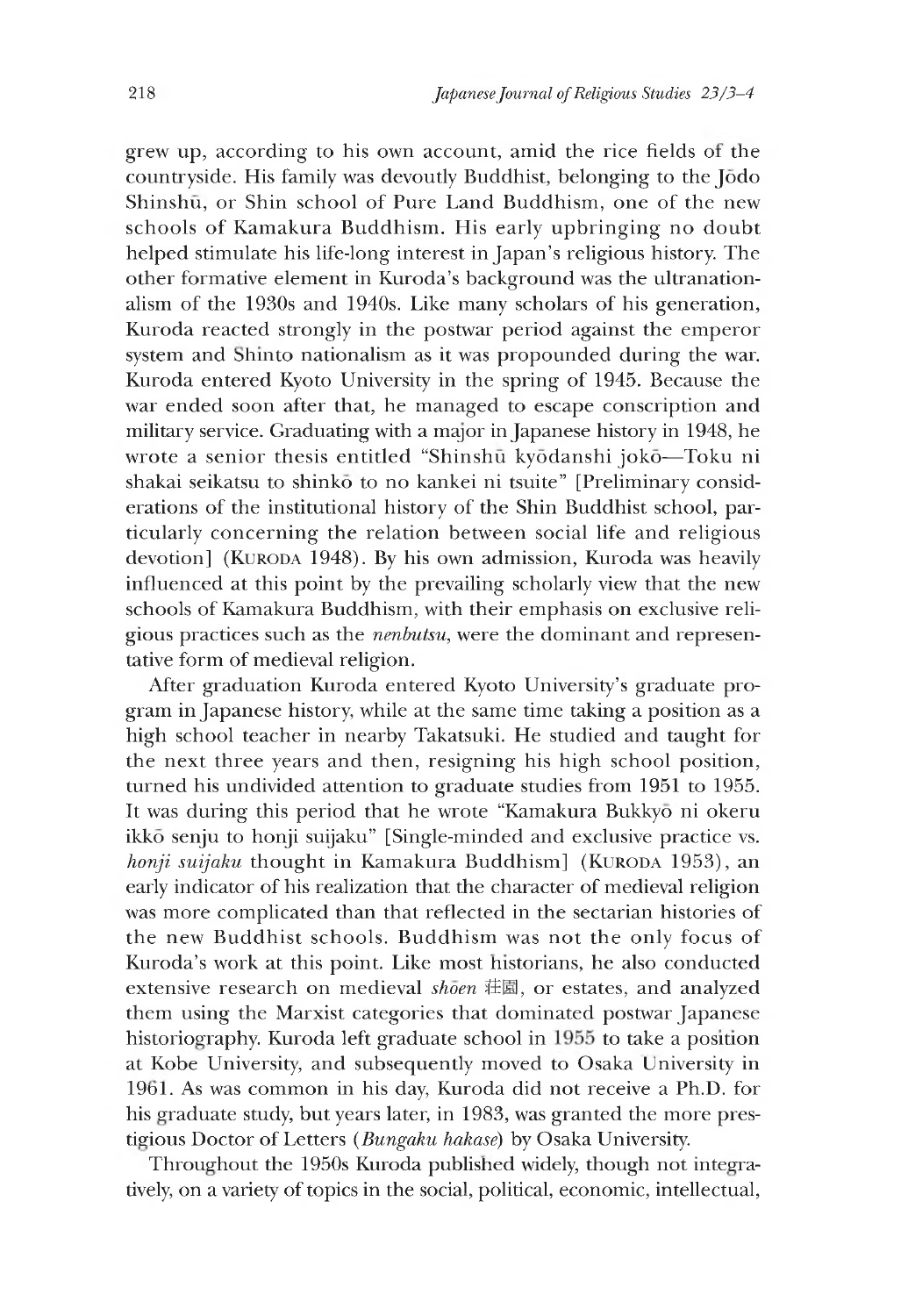and religious history of medieval Japan. In 1963, however, he published a broad-ranging, synthetic essay that established his reputation as one of the foremost medieval historians of his generation: "Chusei no kokka to tenn6" [The medieval state and the emperor]. In it he proposed an original and comprehensive theory on the structure of the medieval state known as the *kenmon taisei* 権門体制, "system of ruling elites." According to this theory, the medieval social and political order was dominated by three elite groups: the imperial court and aristocracy *(kuge 公豕*、, the bakufu and samurai authorities *(buke* 武家), and the leading religious establishments (jike 寺家). They were each organized around families or famiiy-iike structures and lineages (including the large temple-shrine complexes), and they derived their wealth and influence from control of estates, which were the organizational unit of economic production.

Generally, these elite groups were clustered in the environs of Kyoto and, though one *kenmon* might assert itself for a time over the others, they tended to rule Japan interdependently, sometimes in a competing manner but other times collaboratively. Together the system of rule that they created constituted the medieval Japanese state. 1 he effect of the *kenmon taisei* theory was to challenge the prevailing scholarly view that Japan's medieval period was the proverbial "age of the samurai." Though not universally accepted, Kuroda's theory forced historians to retnink their assessment of medieval rule and to acknowledge the tenacious power and influence of the imperial court and the major religious institutions against bakufu domination in the Kamakura period and beyond. The story of medieval Japan suddenly appeared far more complex than the simple account of samurai ascendancy suggested it to be.

Kuroda's *kenmon taisei* theory functioned as a miniature "big bang" spinning out "solar systems" of historical discourse on diverse aspects of this medieval order. One of them focused on the role and function of religion in the power matrix of the medieval state. In 1975 Kuroda published a volume entitled *Nihon chusei no kokka to shukyd* [The state and religion in medieval Japan], which began with a reprint of his seminal essay on the *kenmon taisei* and ended with a new monographlength article outlining his views on medieval religion, entitled "Chūsei ni okeru kenmitsu taisei no tenkai" [The development of the *kenmitsu* system as Japan's medieval orthodoxy]. This work clearly revealed the extent to which Kuroda saw religion as an essential component in medieval Japan's system of rule. It was not simply an extraneous social and intellectual pursuit hovering at the margins of power and authority. That very same year Kuroda published another long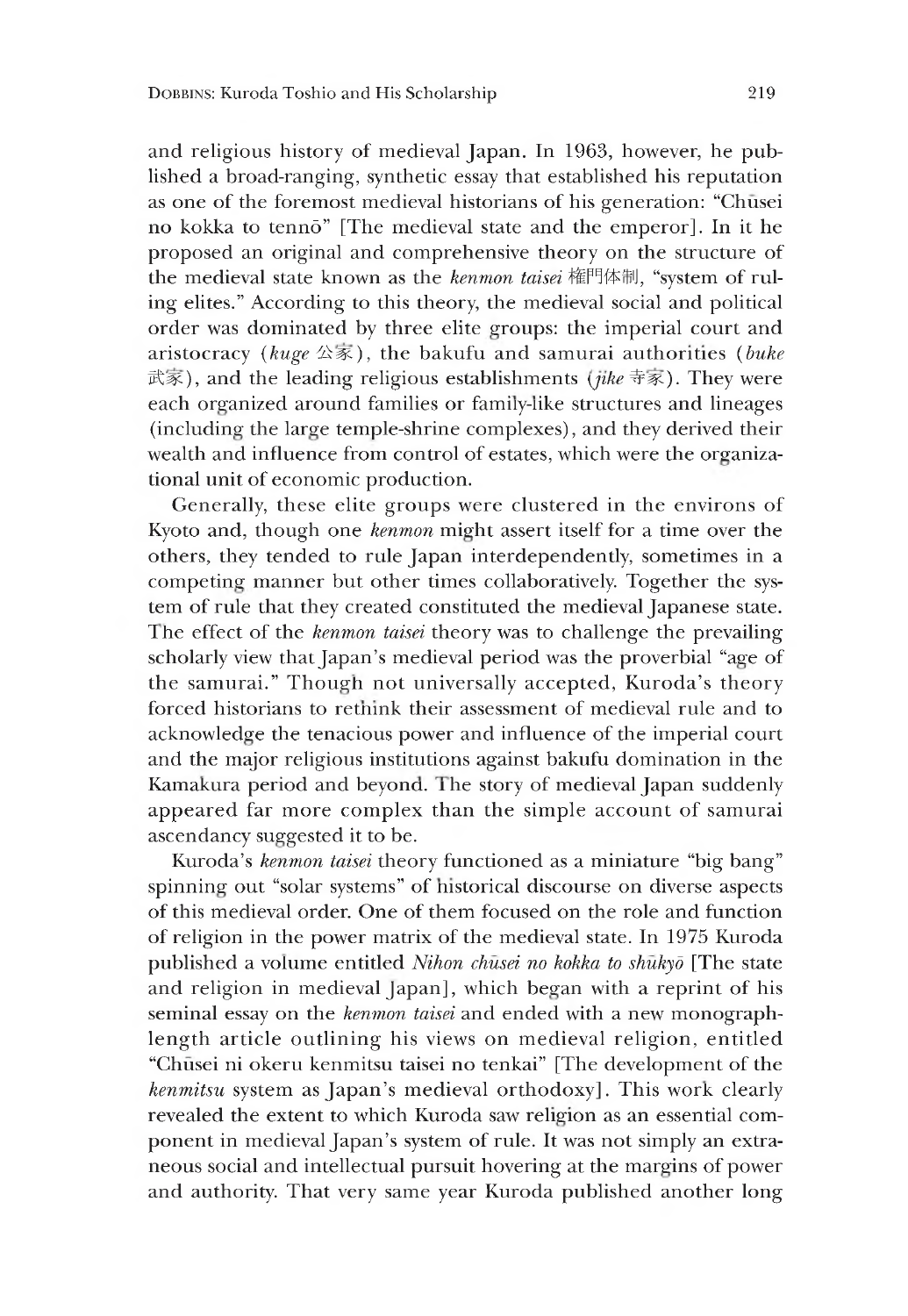article, "Chūsei jisha seiryoku ron" [A thesis on the power of medieval temple-shrine complexes] (KURODA 1975c), which he subsequently developed into a short, popular book entitled *Jisha seiryoku~Mo hitotsu no chusei shakai* [The power of medieval temple-shrine complexes: Yet another medieval society] (KURODA 1980). In it he examined how medieval religious institutions operated, how they exerted their influence on the world around them, what their internal dynamics were, and what their overall effect on society was. With these works Kuroda staked out religion as a prime concern in his scholarship. Though he continued to publish on other aspects of medieval society, religion tended to dominate his scholarly agenda from this time until his death in 1993.

Kuroda's views on religion stand in sharp contrast to the way Buddhism and Shinto have been depicted through most of the twentieth century. His analysis of religion has challenged the assumptions of existing Buddhist and Shinto scholarship, just as his "ruling elites" theory has upset the samurai-centered portrayal of medieval rule. Throughout his writings, Kuroda frequently reminded readers that two historical developments have distorted the modern perception of medieval religion. The first was the establishment in Buddhism of well-defined sectarian organizations in the Tokugawa period (1600-1867), which created discrete Buddhist schools with sectarian dogma and ecclesiastical lines of authority. The second was the government's forcible separation of Shinto from Buddhism in the Meiji period (1868–1912), which generated a rallying point for modern Japanese nationalism and an ideological basis for aggrandizing the emperor. There is a tendency to assume that these structures—clearcut sectarian divisions in Buddhism and two separately constituted religions, Shinto and Buddhism—have existed throughout history, and a proclivity to project them back on medieval times. These constructions must be set aside, Kuroda asserted, to perceive medieval religion objectively and without distortion. The shortcomings of twentieth-century scholarship have derived from its failure to do so.

Another pronounced difference between Kuroda's approach and that of modern Buddhist and Shinto scholarship is Kuroda's use of Marxist thought in analyzing religion's significance and function. Ihis difference is not unique to Kuroda, but in fact divides the entire discipline of postwar Japanese historiography, which has been fueled by a Marxist problematique, from the field of Buddhist studies *(Bukkydgaku* 仏教学),which has roots in the abstract and apolitical analysis of Buddhist doctrine that flourished in Tokugawa times. Kuroda's understanding of medieval society is predicated on the assumption that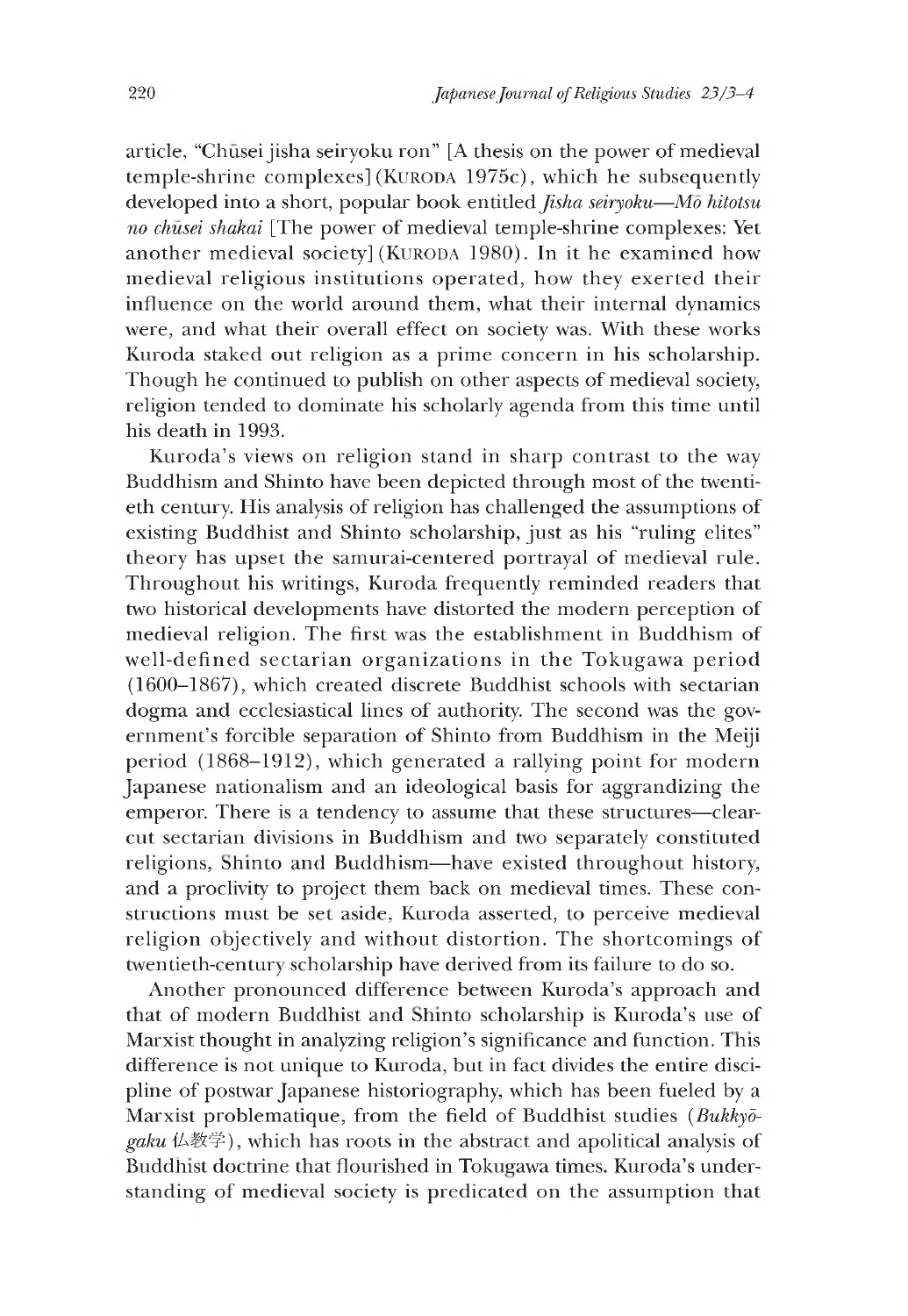there was a continuous struggle between the rulers and the ruled. His analysis of the estate system, the economic foundation on which the entire medieval order rested, focuses on the importance of smallscale, enterprising, peasant farmers. The inherent aspiration of peasants was to attain a better life for themselves, whereas the natural impulse of the ruling class was to appropriate the fruits of the peasants' labor. Kuroda's explanation of religious ideas and practices is frequently driven by an assessment of whether they served the interests of the ruling elites or the peasants. It is this Marxist agenda that is somewhat disconcerting to doctrinal purists in Buddhist studies. What is striking about Kuroda's analyses is that they lend themselves not only to Marxist theories, popular in the past, but also to their apparent successor in the West, postmodern analyses of power. It must be pointed out, however, that Kuroda was never slavish in his application of Marxist categories to medieval phenomena, as some of his contemporaries were. He was clearly inspired by a Marxist vision, but commonly allowed the medieval material to yield its own categories of analysis.

One by-product of Kuroda's Marxist values is that he did not hesitate to put historical scholarship to work in assessing contemporary social and political questions. Kuroda, having himself been educated in the ultranationalist environment of wartime Japan, was anxious as a socially conscious historian not to allow the excesses and historical distortions perpetrated then to be repeated. Kuroda's attempt at correcting distortions is seen particularly in his treatment of Shinto. He believed that the creation of a nationalistic Shinto ideology in the prewar period was possible because historians had not sufficiently clarified its premodern character as an integral part of and an extension out of the *kenmitsu* Buddhist worldview of medieval times. Moreover, he felt that the prewar establishment of shrines to the war dead, such as Yasukuni, and their more recent postwar valorization constituted a manipulation of the earlier practice of pacifying the spirits of those who died unfortunate deaths. His elucidation of the medieval antecedents of these phenomena was intended as much to counter contemporary reactionary politics as to clarify the nature of medieval religion.

### *Kenmitsu Buddhism*

One of Kuroda's greatest contributions was his reconstructed picture of medieval Buddhism. When Kuroda appeared on the scene, the prevailing view of Buddhism's history was the standard division of it into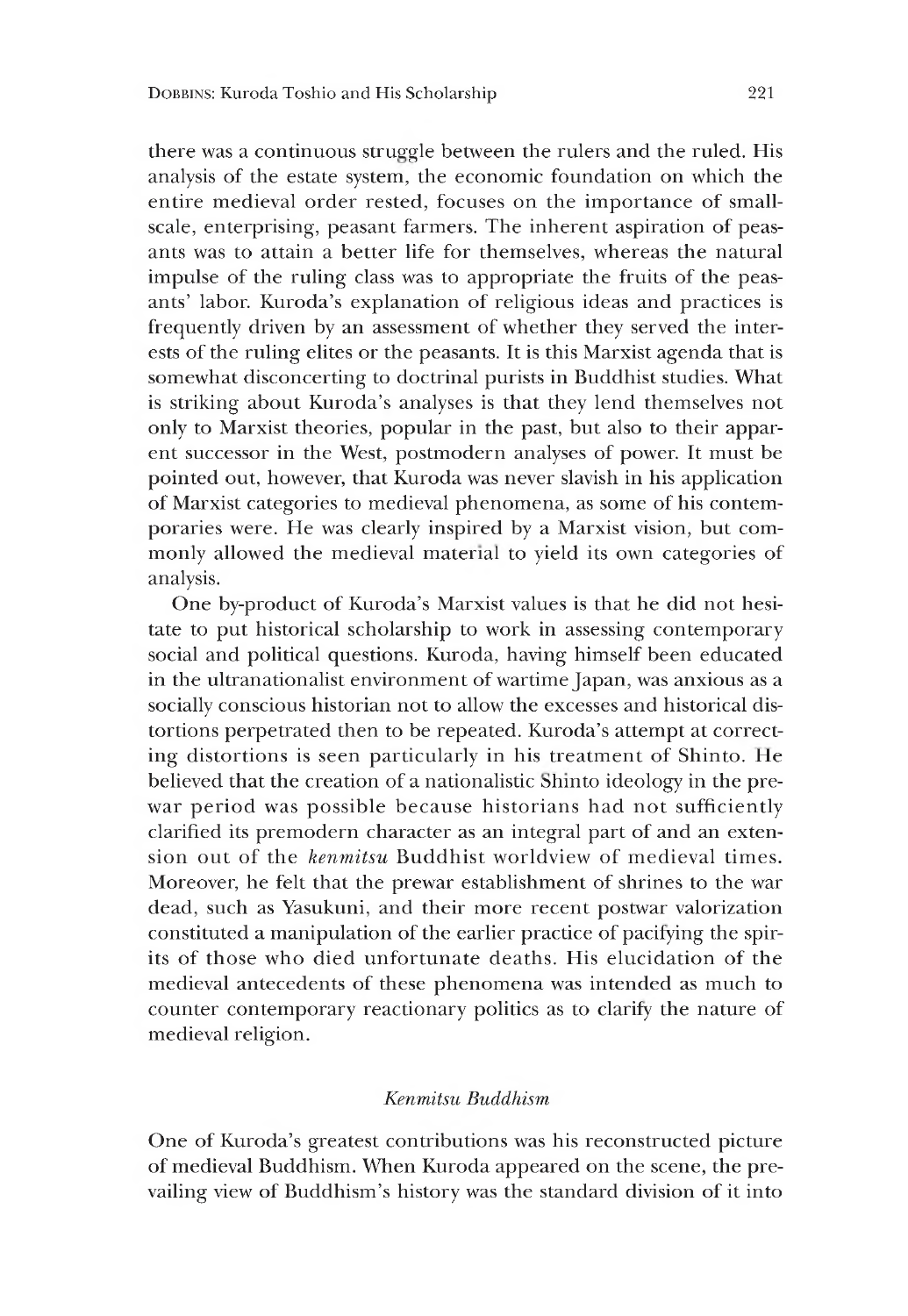three phases and forms of development: Nara, Heian, and Kamakura. Nara Buddhism was identified as the Buddhist traditions transplanted from China to the major temples of Nara, the so-called six Nara schools. Heian Buddhism referred to the Tendai and Shingon schools founded in the Heian period, which were closely linked to aristocratic society and provided the dominant systems of thought and practice for over four hundred years. Kamakura Buddhism signified the various new schools of Pure Land, Zen, and Nichiren Buddhism that arose in the twelfth and thirteenth centuries, which developed simple, accessible, and exclusive religious practices attractive to diverse social classes. The new schools of Kamakura Buddhism have been portrayed as the culmination of Buddhism's development in Japan, and the old schools of Nara and Heian Buddhism as preliminary and transitional stages that led inexorably to this Kamakura standard. Hence Kamakura Buddhism has been regarded as the most representative form of Buddhism in medieval times. It is this picture of Buddhism that Kuroda confronted and challenged.

As noted above, the alternative view that Kuroda proposed is called *kenmitsu* Buddhism. His basic contention is that during medieval times the new forms of Kamakura Buddhism were fairly peripheral, whereas the old forms tended to dominate religious affairs. Certainly, they were the ones that controlled the most temples, clerics, and material resources, and whose religious outlook was recognized as mainstream. The word *kenmitsu,* meaning "exoteric-esoteric," refers to the body of beliefs and practices that bound medieval religion together as a coherent and comprehensive worldview. The scope of this worldview went beyond the parameters commonly ascribed to Buddhism, for it included beliefs and practices associated with kami, which today are categorized as Shinto. Under this *kenmitsu* umbrella, separate lineages or schools were recognized—the number of Buddhist schools was traditionally set at eight *(hasshū 八宗*: Tendai, Shingon, and the six Nara schools)— and they each developed their own exoteric teachings (kengyō 顕教), doctrinal systems that rationalized and undergirded religious practices. But they were all united in their common recognition of the efficacy of esoteric beliefs and practices *(mikkyd 密数、.*

Esoteric teachings were first popularized in Japan by Kukai 空海 (774-835) who founded the Shingon school, but the Tendai school, founded by Saichō 最澄 (767-822), later developed and elaborated them, and brought them to maturity in the ninth century. These esoteric teachings pervaded virtually all religious institutions of the age, and were supported by and harmonized with their individual exoteric doctrines. Though there were countless variations of esoteric and exo-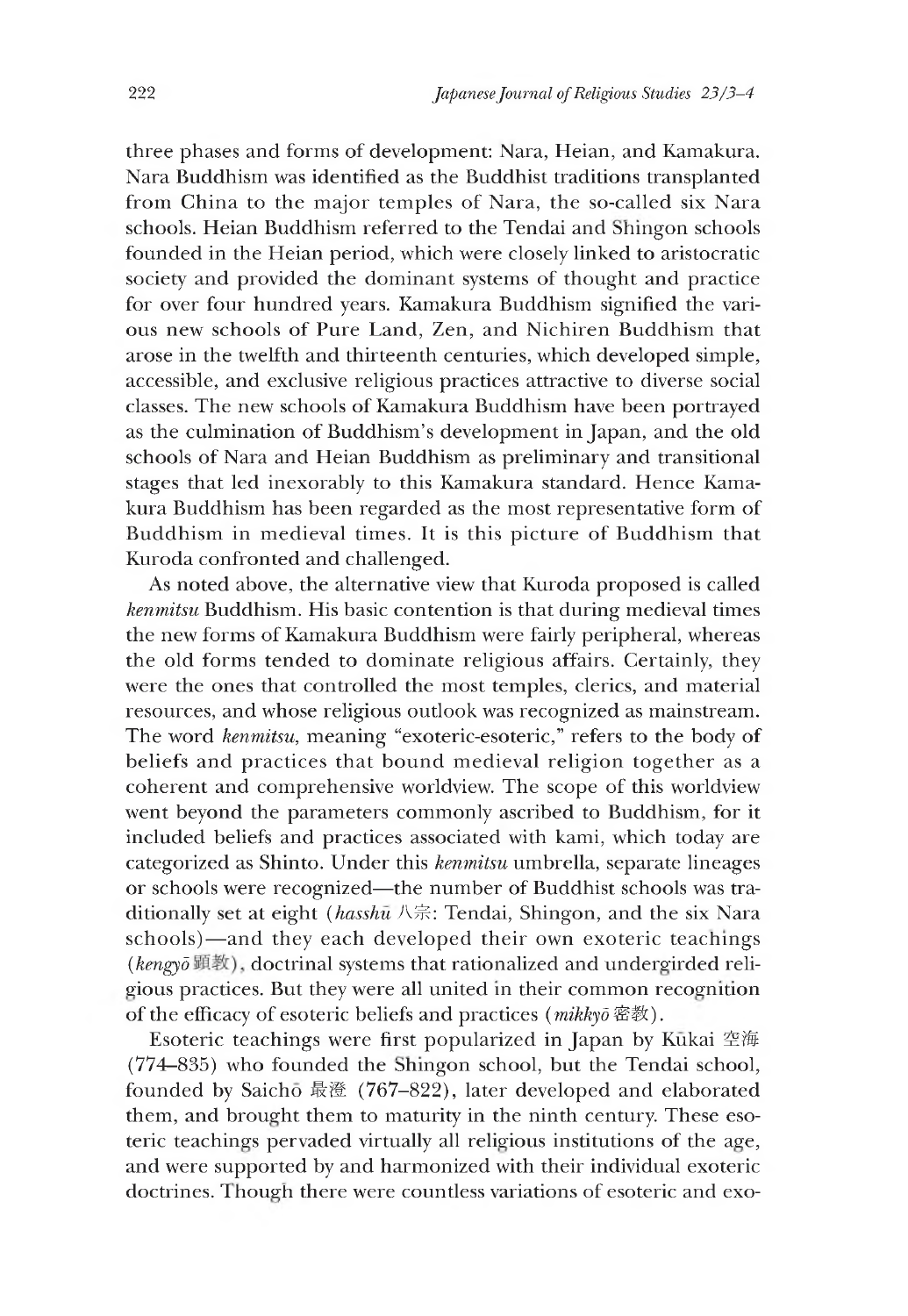teric teachings—Tendai being the foremost~collectively they constituted the single worldview that Kuroda called *kenmitsu* Buddhism. It was this system of Buddhism, Kuroda claimed, that was the orthodoxy of medieval times, persisting in varying degrees into the fifteenth and sixteenth centuries.

The orthodox structure of medieval religion encompassed both esoteric practice and exoteric doctrine, but the esoteric dimension was commonly recognized as superior. One thing that made it dominant was the thaumaturgic power that esoteric teachings were thought to embody. Buddhism offered, of course, a path to enlightenment, but it did so amid a vast spirit world that was part and parcel of medieval life. In navigating one's way through this world—avoiding harm and seeking advantage in both spiritual and worldly affairs people availed themselves of the magical and mysterious powers of esoteric ritual. Esotericism's capacity to avert danger and secure benefit was considered especially great because it was seen as the product of the universal teachings of Mahāyāna Buddhism, thus putting it far beyond the spells of a local miracle worker or shaman. These esoteric practices were employed particularly to pacify ominous or vengeful spirits who had been wronged in life and died m misfortune. Cults of ominous spirits (goryo shinko 御霊信仰) proliferated in japan auring the ninth and tenth centuries, coalescing especially around court officials who died in disgrace amid political intrigue. Esoteric ritual, which had attained widespread acceptance by then, became a standard means of pacirying spirits of the dead and transforming them into beneficent and heroic spirits. In short, it provided a mechanism for domesticating the spirit world. One of the early uses of the *nenbutsu*—chanting the name of the Buddha Amida—was simply to calm and succor the spirits of the dead. Hence esoteric practices worked hand in hand with spirit cults to confirm the validity of *kenmitsu* Buddhism.

Kuroda emphasized that *kenmitsu* Buddhism should be seen not only as a comprehensive religious worldview but also as a unifying ideology for the medieval state. Ihe mechanism through which this religion-state linkage occurred was the doctrine that the imperial law ( $\bar{\phi}b\bar{\phi}$  王法) and the Buddhist teachings ( $bupp\bar{\phi}$  仏法) were mutually dependent and supporting. From early in Japan's history, Buddhism was widely perceived as a "protector of the state" (*chingo kokka* 鎮護国家), but the  $\bar{obo}$ -buppo<sup>d</sup> doctrine, which took shape around the eleventh century, implied a more complex and integrated relationship, such as that between the two wings of a Dird or the two wheels of a cart. The Buddhist teachings were said to spread by means of the imperial law, and the imperial law to prosper through the support of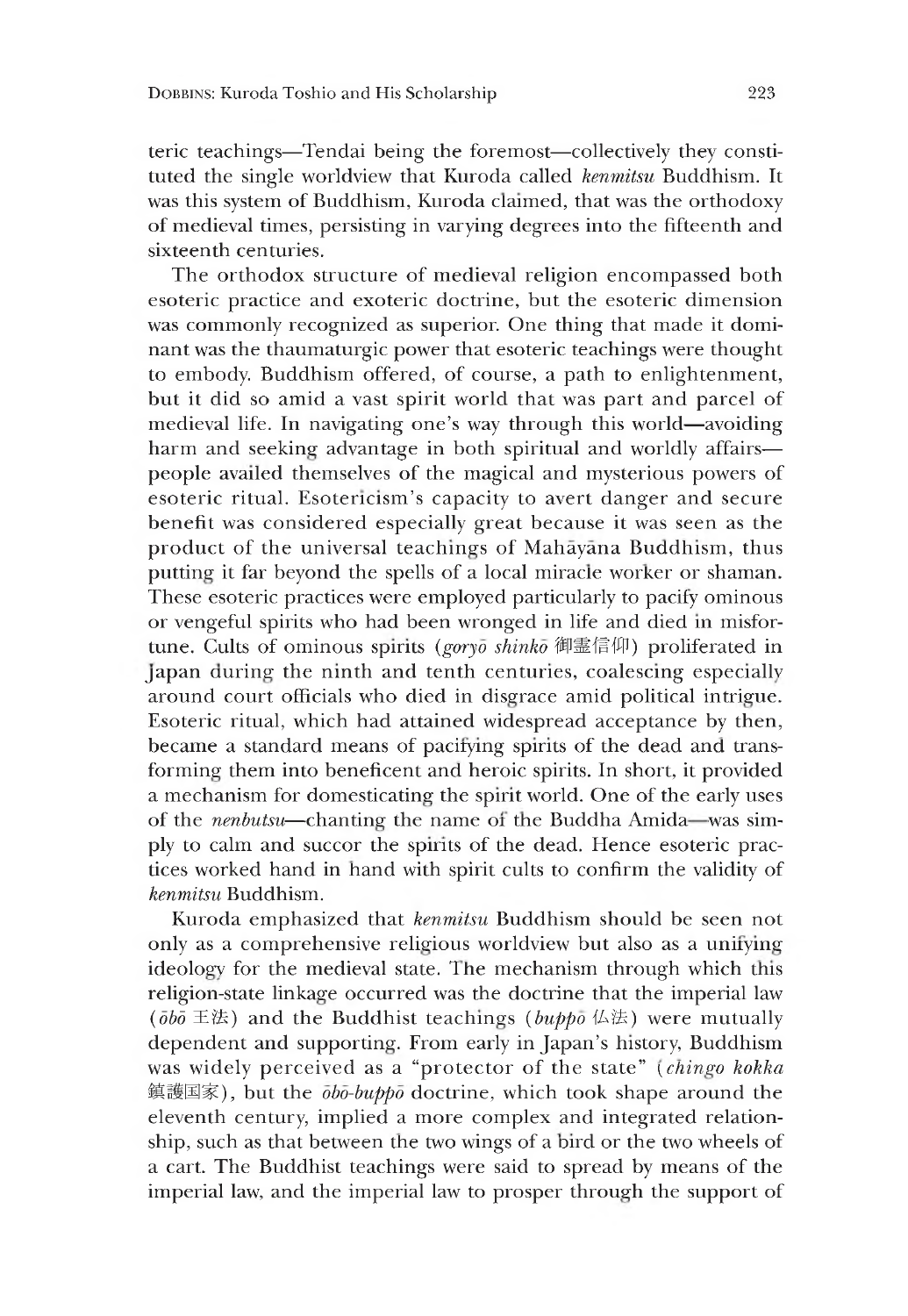Buddhism. The two were considered to be intertwined, and to flourish in conjunction with each other. Without one, the other was incomplete. *Kenmitsu* Buddhism actively embraced the role of ideological partner of the state, and generated much of the doctrinal rationale for it, as well as for the legitimation of imperial rule.

*Kenmitsu* Buddhism functioned in the medieval setting not simply as a source of ideological justification, but also as one of the institutional pillars of society. The major temple-shrine complexes *{jisha* 寺社) of the country together comprised, according to Kuroda, one of the three ruling elites *(kenmon)*. Hence, when the language of mutual dependence between *dbd* and *buppo* was invoked, it reverberated not only at an abstract, doctrinal level but also at a concrete, institutional level. The major religious institutions—e.g., Enryaku-ji on Mt. Hiei, Todai-ji and Kofuku-ji of Nara—exerted their influence through the control of land, manpower, and economic resources in the estate system, just as the other ruling elites did. That is why such a large body of *komonjo* 古文書,official documents for administering land and assets, was produced by them, and why they developed their own type of military forces to guard their interests—for instance, the "warrior monks" *(sohei* 僧兵)of Mt. Hiei. In these respects the temple-shrine complexes did not differ in character from the other two ruling elites, the bakufu and the imperial court. What did make them distinctive, however, was that their authority derived in part from their religious identity. They provided the ritual means for controlling the world of ominous spirits. They articulated an ideoloev of legitimation for the ruling elites as a whole. And they defined a religious ideal, the *kenmitsu* ideal, that integrated into a comprehensive and inclusive system the vast range of spiritual phenomena in medieval times. In the power dynamics of medieval Japan such religious authority had a palpable effect on society, just as economic and political forces did.

The picture of the *kenmitsu* system that Kuroda presented casts the new forms of Kamakura Buddhism in a very different light. Instead of representing the final flowering or Buddhism in Japan, they appear in the medieval context as deviations from the *kenmitsu* norm. They neither overshadowed nor supplanted the *kenmitsu* worldview, but operated within it, reacting against some aspects of it and elaborating on others. Kuroda thus considered *kenmitsu* Buddhism to be the orthodoxy of medieval Japan, and these new religious developments to be heterodox and reformist movements *{itan kaikaku undo* 異端改革運動). These divergent movements spanned a wide variety of religious phenomena within the medieval setting, including not only the commonly recognized schools of Kamakura Buddhism, which coalesced around Pure Land, Zen, and Nichiren teachings, but also initiatives within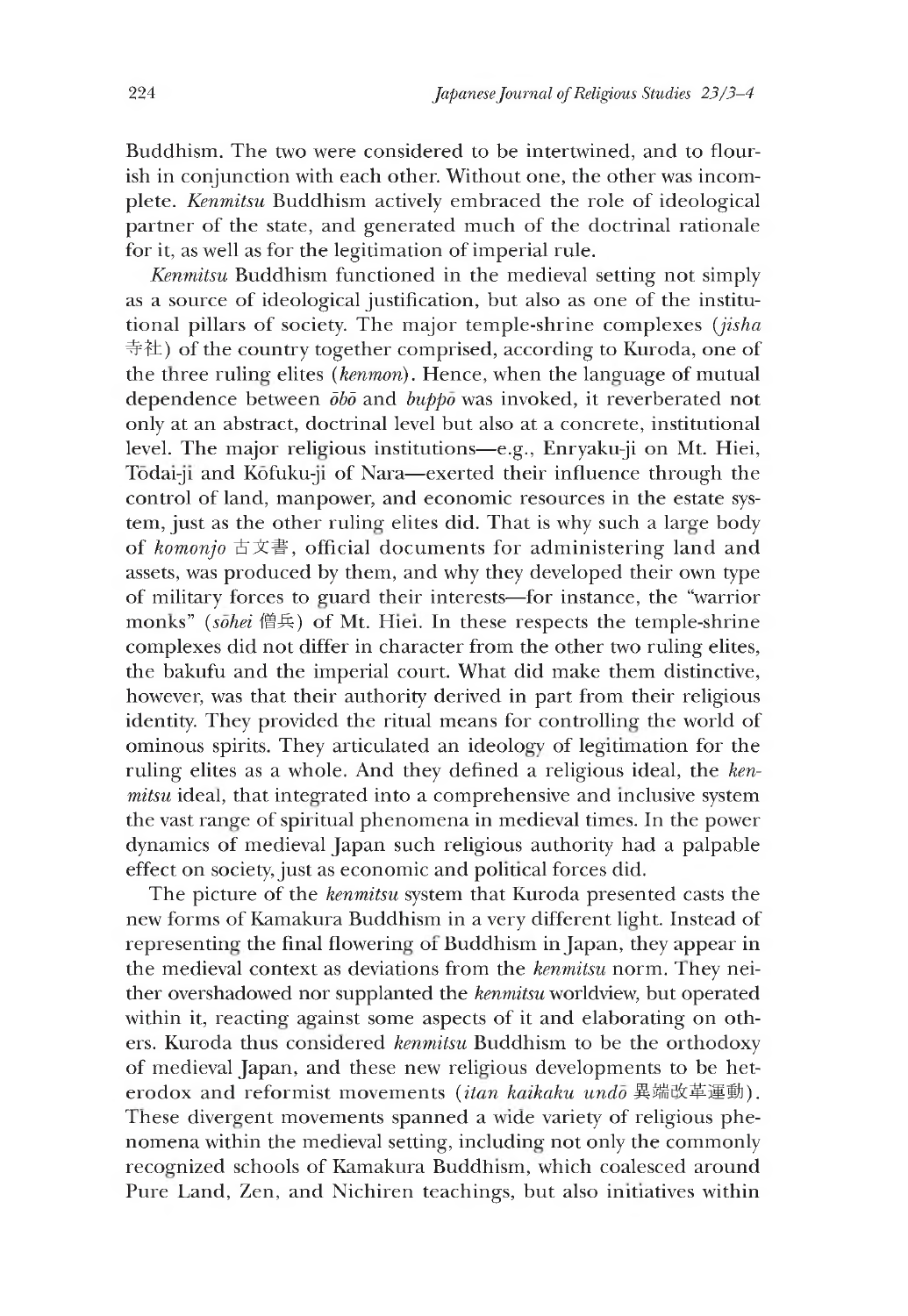major *kenmitsu* temples (e.g., the revival of the precepts *[kairitsu* 戒律] in the Nara schools), as well as underground movements (e.g., the Tachikawa cult of erotic teachings in the Shingon school). The *kenmitsu* order was wide-ranging and complex enough to show varying degrees of tolerance or intolerance for these movements. It absorbed some into its own system, but sought to suppress others. Among the various movements, several lent themselves to the concerns and aspirations of the peasant class, and provided an organizing ideology for peasant uprisings  $(ikki - \frac{1}{2})$  in late medieval times—specifically, for the *Ikko ikki* 一向一揆 of the Shin school and the *Hokke ikki* 法華一揆 of the Nichiren school.

Within the *kenmitsu* system there also existed a vast array of beliefs and practices revolving around the kami, which today would be classitied as Shinto. In the modern period there has been a concerted effort to portray Shinto as a separate indigenous religion, supposedly embodying Japan's original essence despite cultural interpolations and overlays. One of Kuroda's basic contentions is that prior to modern times Shinto was united with Buddhism in a single worldview, and that its character was in fact shaped by the motifs of that world. The linkage between the two found rational expression in a variety of theories that began to appear around the eighth or ninth century. Early on, the kami were identified as protectors of the buddhas and bodhisattvas or as dependent on their teachings. Later, in the tenth through twelfth centuries, there evolved a more elaborate theory, the so-called *honji suijaku* 本地垂迹 doctrine, to explain the relationship: the kami were considered none other than manifestations of the buddhas and bodhisattvas appearing in Japan to lead sentient beings to enlightenment. Through such a conceptual framework, the beliefs, customs, and traditions surrounding the kami were defined largely by *kenmitsu* Buddhism, and gained sophistication and social significance from it. Even the medieval perception of Japan as a "land of the kami" (*shinkoku* 神国), which has been viewed in modern times as evidence of Shinto's independent identity, was a product of the logic and discourses of *kenmitsu* thought. Its appearance in the Kamakura period paralleled the emergence of the heterodox and reformist movements, and functioned in part as a reactionary response to the challenges they posed to the medieval order.

Thus, whatever identity and sophistication Shinto has in its modern form was derived chiefly from its character within the *kenmitsu* system. To that extent, Kuroda considered *kenmitsu* Buddhism, rather than some primordial essence preserved in an independent religion known as Shinto, to be Japan's dominant cultural persona.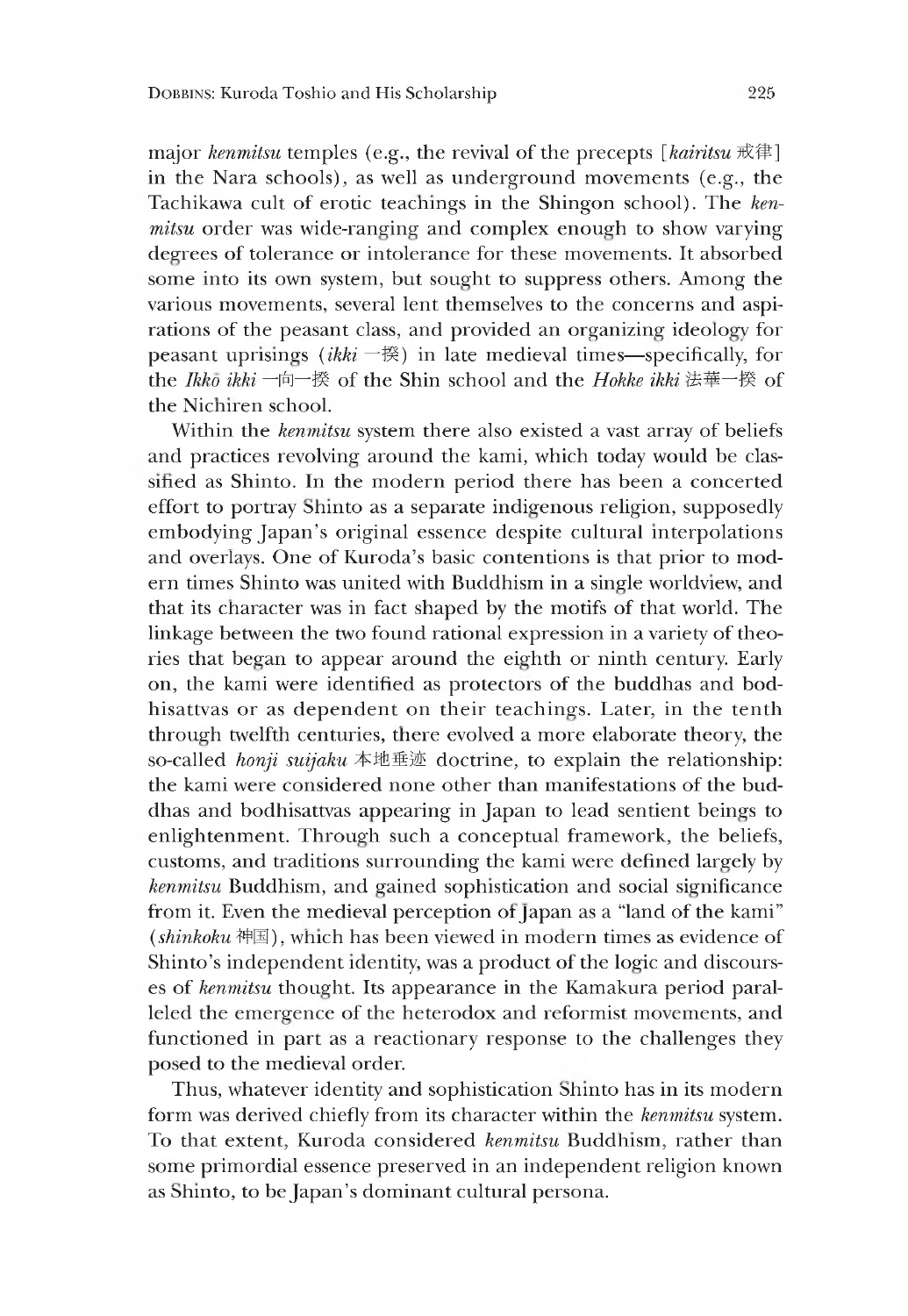### *Kuroda,s Scholarship*

The purpose of this commemorative issue of the *Japanese Journal of Religious Studies* is to make available in English a selection of Kuroda's articles and to show in brief how his scholarship has been received and interpreted. Kuroda has had a significant impact on the scholarly world of Japan, and his major writings were recently assembled into an eight-volume set entitled "The Collected Works of Kuroda Toshio" *(Kuroda Toshio chosakushu,* Kyoto: Hozokan, 1994-95). Despite his prominence in Japan, there have been only three articles of his to appear in English until now:

1*. wGukansho* and *Jinno shotoki:* Observations on Medieval Historiography" *(" Gukanshō* to *Jinnō shōtōki*—Chūsei no rekishikan" [KURODA 1957]). Translated in 1959 by John A. Harrison. This article was written before Kuroda himself had reached maturity in his scholarly views, though glimmerings of his later ideas on the medieval discourse of Japan as a "land of the kami" can be found in it.

2. "Shinto in the History of Japanese Religion" ("Nihon shūkyōshijō no Shintō" [KURODA 1983a]). Translated in 1981 (from a manuscript version prior to the publication of the Japanese original) by James C. Dobbins and Suzanne Gay. This article introduced English readers to Kuroda's revolutionary analysis of medieval religion, and presented a general overview of his ideas on Shinto.

3. "Historical Consciousness and *Hon-jaku* Philosophy in the Medieval Period on Mount Hiei" (a 1984 conference paper that was later revised and published as "Kenmitsu Bukkyo ni okeru rekishi ishiki—Chusei Hieizan no kike ni tsuite" [KURODA 1985]). Translated in 1989 by Allan Grapard. This article, indicating the *honji suijaku* doctrine as an extension of the classical hermeneutical categories of *hon* (essential) and *jaku* (hypostatic) for interpreting the *Lotus Sutra,* elucidated the intellectual pursuits of a class of Tendai "chroniclers" *(kike* 記家) in later medieval times. The texts produced by them tended toward mystical Buddhist formulas on the one hand, signifying *hon,* and miraculous tales of the kami on the other, signifying *jaku*.

The contents of this issue on "The Legacy of Kuroda Toshio" include translations of five more of Kuroda's writings. The purpose of this endeavor is to present a representative selection of Kuroda's scholarship and a cross-section of his ideas so that the full impact of his vision of medieval Japanese religion can be comprehended. The specific items translated herein are as follows.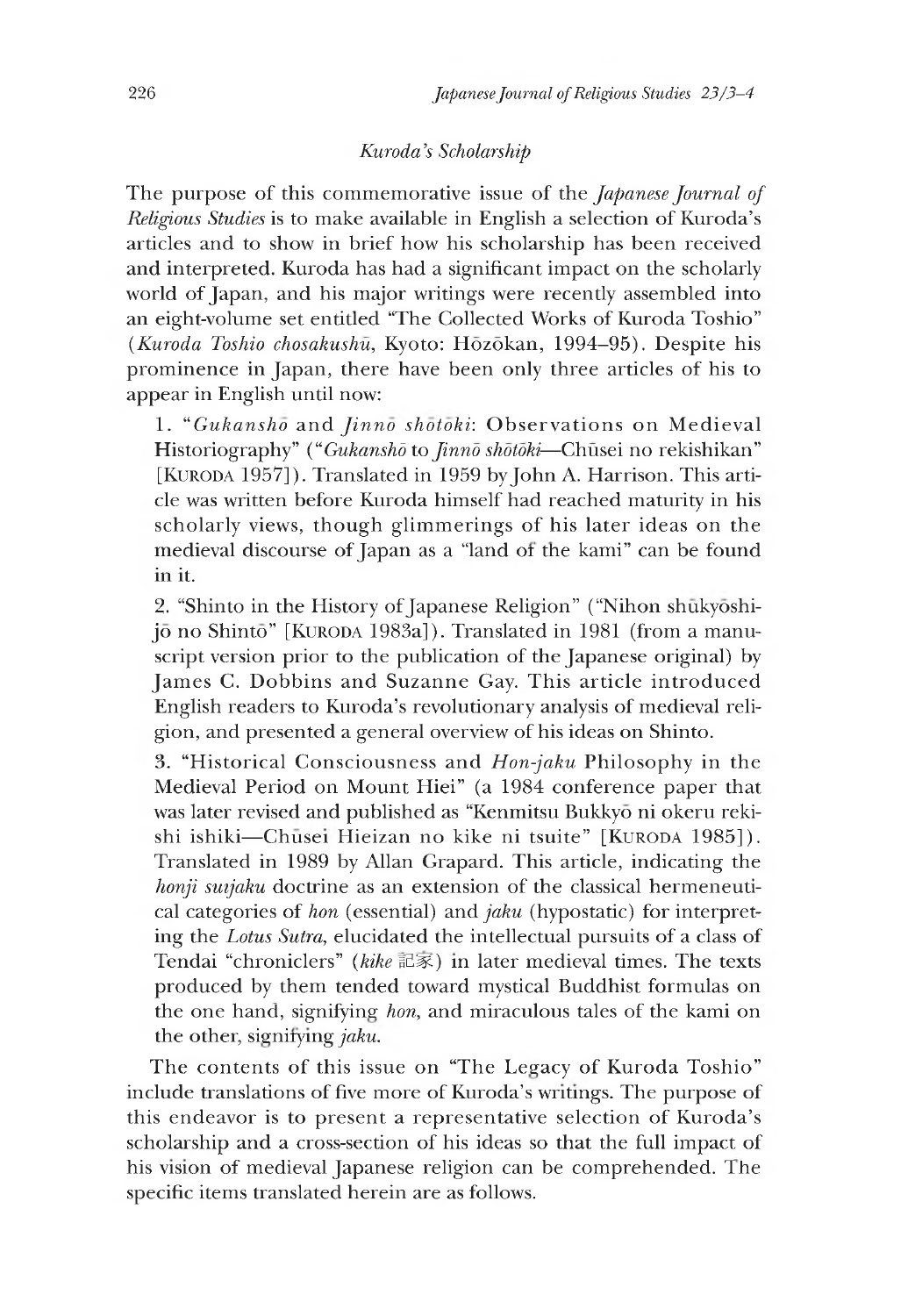1. "The Development of the *Kenmitsu* System As Japan's Medieval Orthodoxy" ("Chūsei ni okeru kenmitsu taisei no tenkai" [KURODA 1975b, pp.  $413-547$ ]). Translated by James C. Dobbins. This is Kuroda's seminal article in which he first propounded his *kenmitsu* theory. This translation actually contains only the introduction and part 1 of the article, which in its entirety is about 135 pages long in Japanese. The section translated here explains the emergence of *kenmitsu* Buddhism as a religious and ideological system and the various influences on its formation.

2. "The Imperial Law and the Buddhist Law" (" $\ddot{\text{Ob}}\bar{\text{o}}$  to buppo" [KURODA 1983b]). Translated by Jacqueline Stone. This article elucidates the interdependent and mutually supporting relationship that existed between the state and religion in medieval times. It concludes with a brief assessment of changes in that relationship during late medieval, early modern, and modern times.

3. "Buddhism and Society in the Medieval Estate System" ("Shōensei shakai to Bukkyō" [KURODA 1967]). Translated by Suzanne Gay. This article presents a sweeping overview of the diverse and multifaceted involvements of Buddhism in medieval society. It was published in 1967 as one section in a general history of Japanese Buddhism. Though written prior to Kuroda's publication of his *kenmitsu* theory, it contains a wealth of information about the medieval religious conditions that ultimately led Kuroda to his theory.

4. "The World of Spirit Pacification: Issues of State and Religion" ("Chinkon no keifu-Kokka to shūkyō o meguru tenbyō" [KURODA 1982]). Translated by Allan Grapard. This article explores medieval cults dedicated to spirits of the dead and the development of ritual means of pacifying these spirits. It also traces the changes that such practices underwent in early modern and modern times, especially with the establishment of shrines to the war dead such as Yasukuni. In format and approach, this article resembles several others that Kuroda wrote in the late 1970s and 1980s, in which he isolated a particular topic, analyzed its significance in the medieval setting, and surveyed its changes in later times. ("Shinto in the History of Japanese Religion" and "The Imperial Law and the Buddhist Law," both mentioned above, generally follow this pattern as well.)

5. "The Discourse on the 'Land of Kami' (*Shinkoku*) in Medieval Japan: National Consciousness and International Awareness" ("Chusei no shinkoku shiso— Kokka ishiki to kokusai kankaku" [KURODA 1975a, pp. 504-38]). Translated by Fabio Rambelli. This piece is actually a translation of part 4 of Kuroda's seminal 1975 article on the *kenmitsu*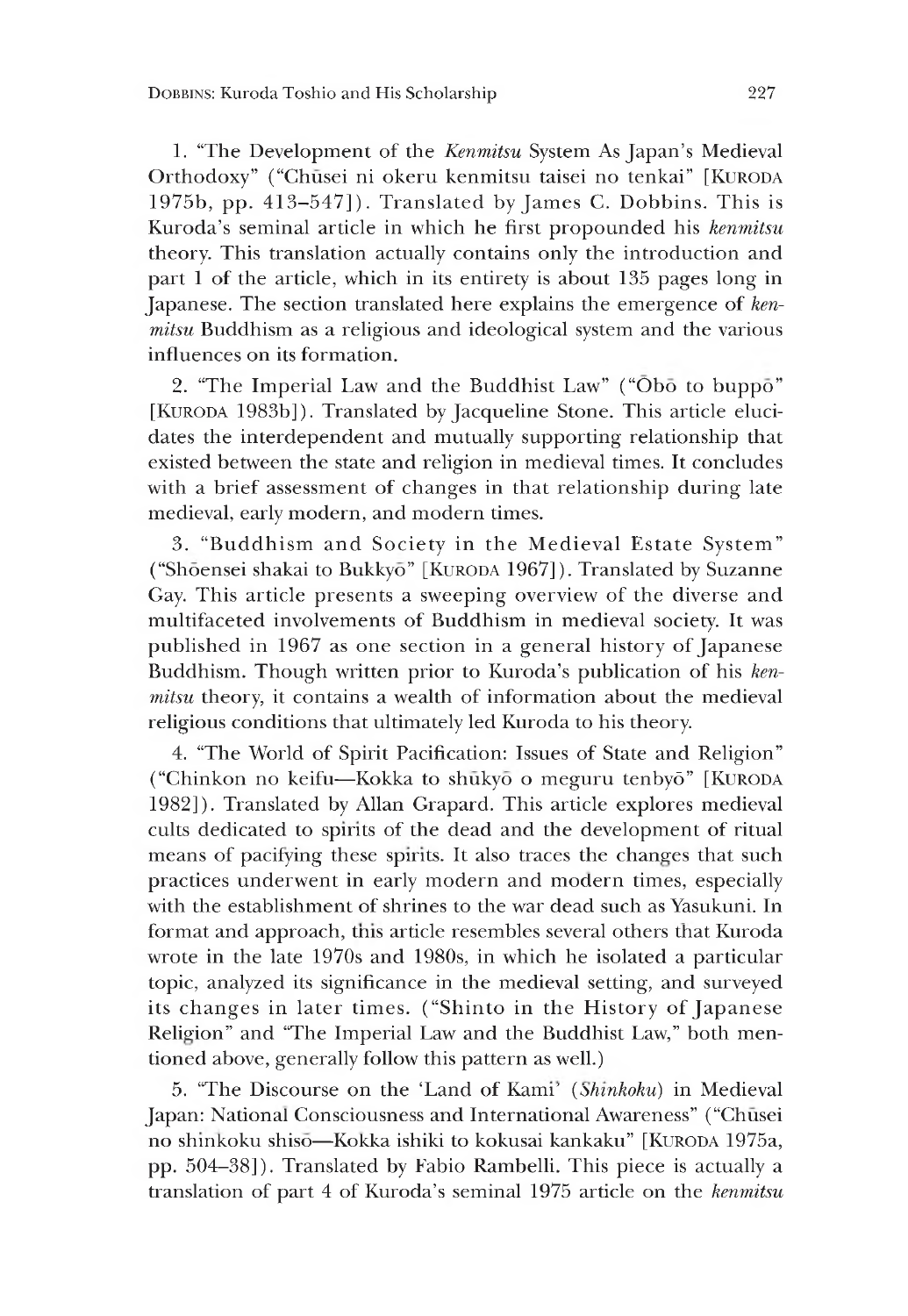system, referred to in item 1 above. It examines in detail the circumstances in which a new focus on the kami and a new awareness of Japan as a "land of the kami" emerged in the medieval period. It demonstrates that this consciousness was inspired by and pervaded with Buddhist conceptualizations and rationales.

Generally, this collection of translations presents a good overview of themes and perspectives in Kuroda's scholarship. The first two articles offer a clear outline of Kuroda's concept of *kenmitsu* Buddhism and its relationship to the state, and the last two, coupled with the translation of "Shinto in the History of Japanese Religion," provide an in-depth examination of aspects of Shinto. If there are themes from Kuroda's works insufficiently covered in these translations, they are his elucidation of the power and influence of medieval religious institutions *(jisha seiryoku* 寺社勢力) and his views on the revival and reformist movements of medieval Buddhism *{Bukkyo kakushin undo* 仏教革新運動). Both of these are touched on in the third translation in this special issue, and also in the articles found in the second part of the issue.

Besides the five translations, this special issue also contains three articles assessing Kuroda's scholarship and discussing his ideas critically. These three reflect the complex ways Kuroda's core ideas can be developed and also the profound impact they have had on the study of Japan's religious history.

1. "Religion, Ideology of Domination, and Nationalism: Kuroda Toshio on the Discourse of *Shinkoku,"* by Fabio Rambelli. This article is actually an interpretive essay that is best read in tandem with Kuroda's "The Discourse on the 'Land of Kami' in Medieval Japan," translated by Rambelli. It elucidates a wide ranee of significances that the *shinkoku* ideology had, both religious and political, and differentiates it clearly from the nationalistic Shinto ideology developed in modern Japan. It reveals how the medieval *shinkoku* ideology emerged from conceptualizations and paradigms found in *kenmitsu* Buddhism, and functioned within the context of the estate system and in reaction to the heterodox and reformist movements of Buddhism. What is significant about Rambelli's article is that he goes beyond Kuroda's analysis of the *shinkoku* discourse and attempts to explicate its inner logic. To that extent, Rambelli takes issue with Kuroda's general treatment of *shinkoku* thought as fundamentally nonrational.

2. "Kuroda Toshio and the *Kenmitsu Taisei* Theory" ("Kuroda Toshio shi to kenmitsu taisei ron," 1994), by Taira Masayuki (translated by Thomas Kirchner). This is a translation of an article written by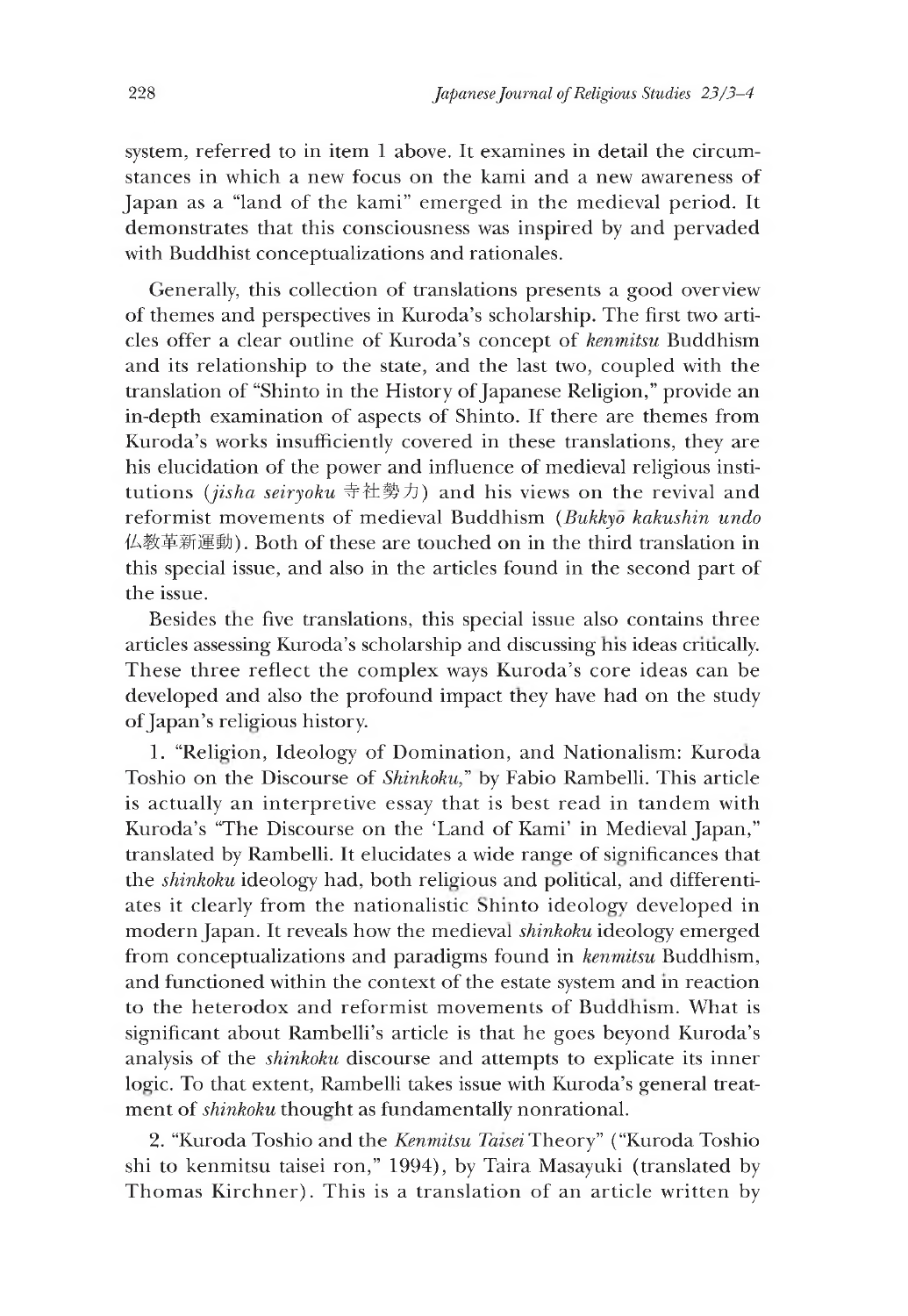Kuroda's successor at Osaka University, who is perhaps the foremost interpreter and proponent of Kuroda's scholarly views in present-day Japan. It presents a lucid chronology of the evolution of Kuroda's thought, and defends his ideas against criticisms by scholars who continue to support the view that the new Kamakura Buddhist schools were indeed the most significant religious phenomenon of medieval times. Taira pinpoints ways that Kuroda's theories have revolutionized the perception of medieval Buddhism—e.g., interpreting the *hijin* movement as an integral part of *kenmitsu* Buddhism rather than as a reaction against it~but he also identifies imprecisions in Kuroda's use of terminology and in his chronology of *kenmitsu* Buddhism's development that must be rectified to arrive at an accurate picture of medieval religion.

3. "A Reexamination of the *Kenmitsu Taisei* Theory," by Sueki Fumihiko. This article was written especially for this special issue (and also published in Japanese; see Sueki 1996) by a widely recognized scholar in the field of Buddhist studies who is a professor at Tokyo University. Sueki lauds the more comprehensive and complex analysis of medieval Buddhism that Kuroda's theories have provoked, and he considers his own mentor and predecessor, Tamura Yoshiro, to have advanced the same cause through his examination of *hongaku shiso* 本覚思想, "original enlightenment thought," as a pervasive motif in medieval Buddhist doctrine. But Sueki believes there are dangers of overgeneralization when *kenmitsu* concepts are invoked loosely or uncritically, and he also feels that Taira Masayuki has carried Kuroda's ideas to conclusions that Kuroda himself might not endorse. Nonetheless, Sueki recognizes Kuroda as opening new and important avenues for understanding medieval Buddhism.

The overall impact of this entire cluster of articles is to highlight the innovative character of Kuroda's thought and the sweeping scope of his interpretive vision. Anyone accustomed to the narrowly defined scope of much of Japanese scholarship—whether it is historical analysis of *shoen* records for a particular locale, or close exegesis of a doctrinal treatise from a particular Buddhist tradition-will find the breadth of Kuroda's scholarship startling. It is not that Kuroda was unconcerned with *shoen* documents or doctrinal works. On the contrary, he relied on them extensively-in addition to a vast array of other historical materials including popular tales, diaries, templeshrine narratives (engi 縁起), chronicles, artistic works, and so forth to document the structure and development of medieval religion, as well as of medieval society as a whole. Admittedly, it is possible to disagree with particular points in Kuroda's approach—e.g., how he extrapolated from single pieces of evidence to broad generalizations, or how he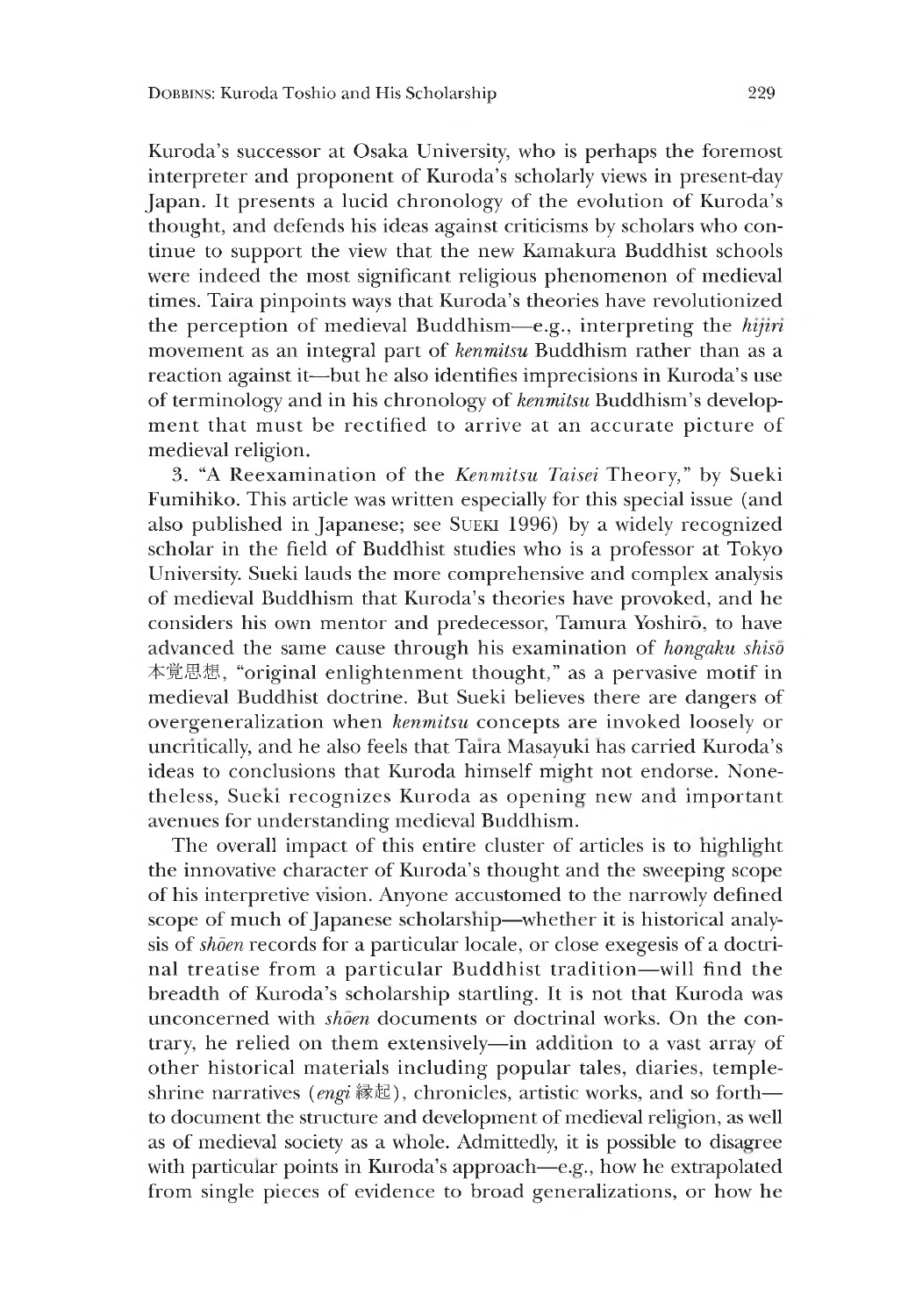analyzed the relationship between different entities in society or their phases of development. Certainly, the authors of the three interpretive articles included here, whether subscribing to Kuroda's school of thought or not, take issue with his views in one place or another. What cannot be disputed, however, is the compelling nature of Kuroda's large-scale vision. Under his influence the field of medieval Japanese history has opened up in ways that early modern and modern Japanese history have not. That is, it now strives to elucidate not simply social, political, religious, economic, and intellectual affairs individually, but also their interdependent and integrated nature across conceptually constructed boundaries. Moreover, Kuroda's ideas have extended beyond the field of history to influence Buddhist studies as well. Specifically, they have called into question its sectarian-based analysis of Buddhism's concepts and development, and its presupposition that Buddhist doctrine can and should be examined apart from social or political concerns. In short, the net impact of Kuroda's scholarship has been immense, and its reverberations will be felt for years to come. Even if one disagrees with Kuroda, it is impossible to ignore him.

 $> > >$ 

In conclusion, I would like to express my gratitude to the contributors of this volume. We all share, I feel, an appreciation of Kuroda's scholarly vision and a desire to introduce it to others. I would like especially to thank the translators, who dealt superbly not only with the complexity of Kuroda's thought and vocabulary, but also with Kuroda's often labyrinthine and nuanced prose. In producing the various translations and articles in the volume, we have taken a rather laissez faire approach, allowing individuals more or less to frame specialized Japanese terms in their own language. If there is some consistency or shared terminology across articles, it is the result of the heroic efforts of the *JJRS* editors to bring order to our respective contributions. We also have them to thank for the greater felicity in English prose they have imparted to our writings.

Finally, this volume is dedicated to Kuroda Toshio himself, whose work has challenged and inspired us.

#### **REFERENCES**

INOUE Hiroshi 井上寛司

1994 Kuroda Toshio shi no hito to gakumon 黒田俊雄氏の人と学門. *Rekishi hydron* 528: 1-9.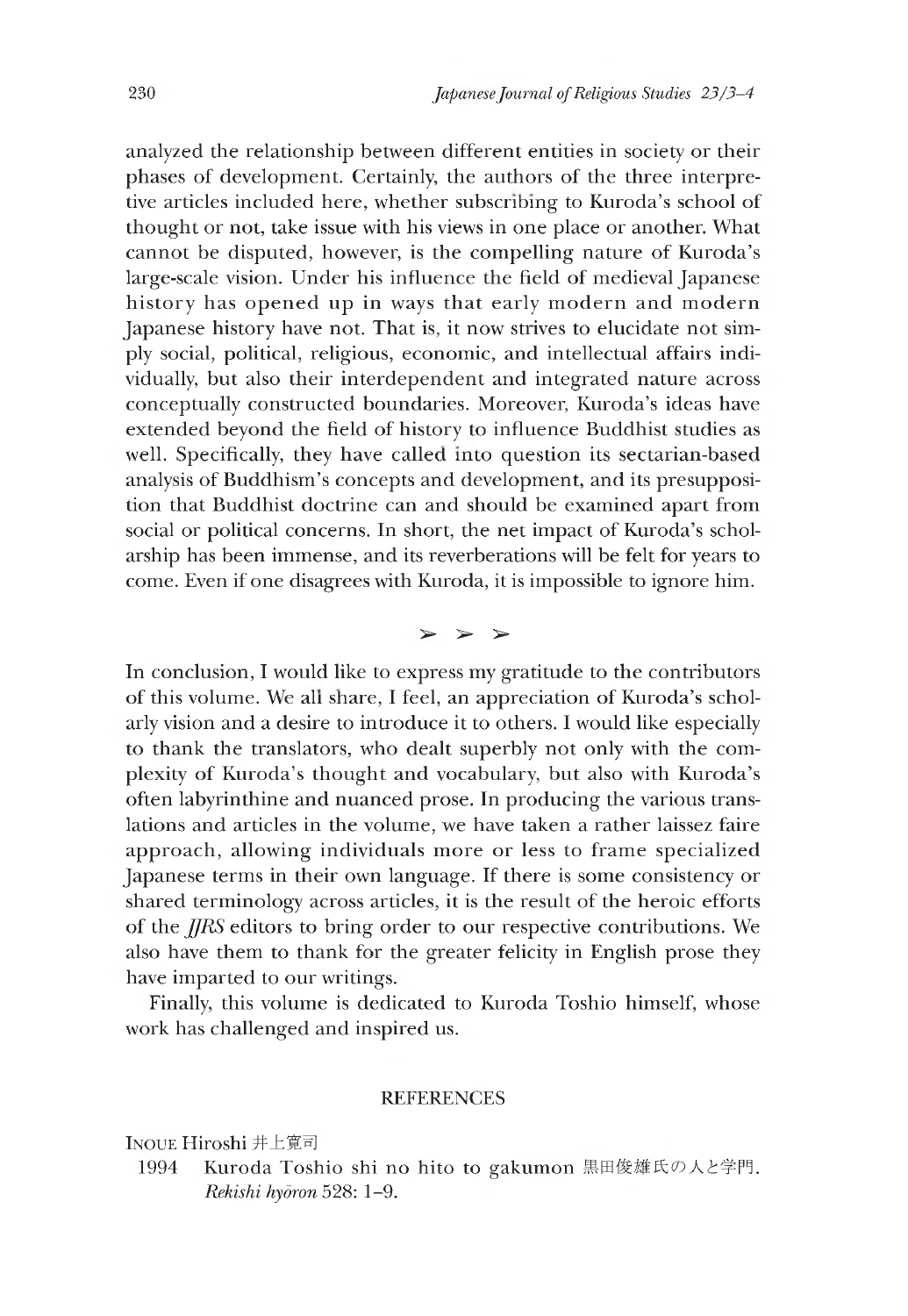IGETA Ryoji 井ヶ田良治

1993 Tsuitō: Kuroda Toshio shi no hito to gakumon 追悼— 黒田俊雄氏 の人と学門*. Nihonshi kenkyu* 370: 81-88.

KURODA Toshio 黒田俊雄

- 1948 Shinshū kyodanshi joko: Toku ni shakai seikatsu to shinko to no kankei ni tsuite 真宗教団史序考–特に社会生活と信仰との関係に ついて. Senior thesis, Kyoto University. (Part of this thesis was revised and published in 1959 as "Ikko ikki no seiji rinen: 'Bupporyo' ni tsuite" 一向一揆の政治理念––「仏法領」について. Reprinted in KURODA 1975a, pp. 331-50)
- 1953 Kamakura Bukkyō ni okeru ikkō senju to honji suijaku 鎌倉仏教 における一向専修と本地達迹*. Shirin* 39/5. (reprinted in *Kuroda Toshio chosakushu 4,* pp. 254-82)
- 1957 Gukanshō to *Jinnō Shōtōki*: Chūsei no rekishikan 『愚管抄』と 『神皇正統記』一中世の歴史観. In *Nihon rekishi koza*日本歴史講座8. Tokyo: Tokyo Daigaku Shuppankai.
- 1959 *Gukanshd* and *Jinno Shotoki:* Observations on medieval nistoriography. In *New Light on Early and Medieval Japanese Historiography,* John A. Harrison, ed., pp. 19-41. Gainesville: University of Florida Press.
- 1963 Chusei no kokka to tenno 中世の国家と天皇. In *Iwanami koza Nihon* rekishi 岩波講座日本歴史 6. Tokyo: Iwanami Shoten. (reprinted in *Kuroda Toshio chosakushu* 1, 3–46)
- 1967 Shoensei shakai to Bukkyo 莊園制社会と仏教. In *Nihon Bukkydshi* 日本仏教史 2, Akamatsu Toshihide 赤松俊秀, ed., pp. 376-412. Kyoto: Hōzōkan. (reprinted in *Kuroda Toshio chosakushū* 2, 3–44)
- 1975a *Nihon chusei no kokka to shukyo* 日本中世の国家と宗教. Tokyo: Iwanami Shoten.
- 1975b Chusei ni okeru kenmitsu taisei no tenkai 中世における顕密体制 の展開. In Kuroda 1975a, pp. 413-547 and *Kuroda Toshio chosakushū* 2, pp. 45-182.
- 1975c Chusei jisha seiryoku ron 中世寺社勢力論. In *Iwanami koza Nihon rekishi* 6. (reprinted in *Kuroda Toshio chosakushu* 3, pp. 187-241)
- 1980 *Jisha seiryoku: Mo hitotsu no chusei shakai* 寺社勢力\_ もう一つの中世 社会. Tokyo: Iwanami Shoten.
- 1981 shinto m the history of Japanese religion. *Journal of Japanese Studies* 7/1: 1-21. (revised and reprinted in *Religion and Society in Modern Japan: Selected Readings, Mark Mullins et al., eds., pp.* 7-30 Berkeley: Asian Humanities Press, 1993)
- 1982 Chinkon no keifu: Kokka to shūkyo o meguru tenbyō 鎮魂の 系譜~ 国家と宗教をめぐる点描*. Rekishigaku kenkyu* 500. (reprinted in *Kuroda Toshio chosakushū* 3, pp. 131-63)
- 1983a Nihon shukyoshijo no Shinto 日本宗教史上の神道. In *Obd to buppo:*